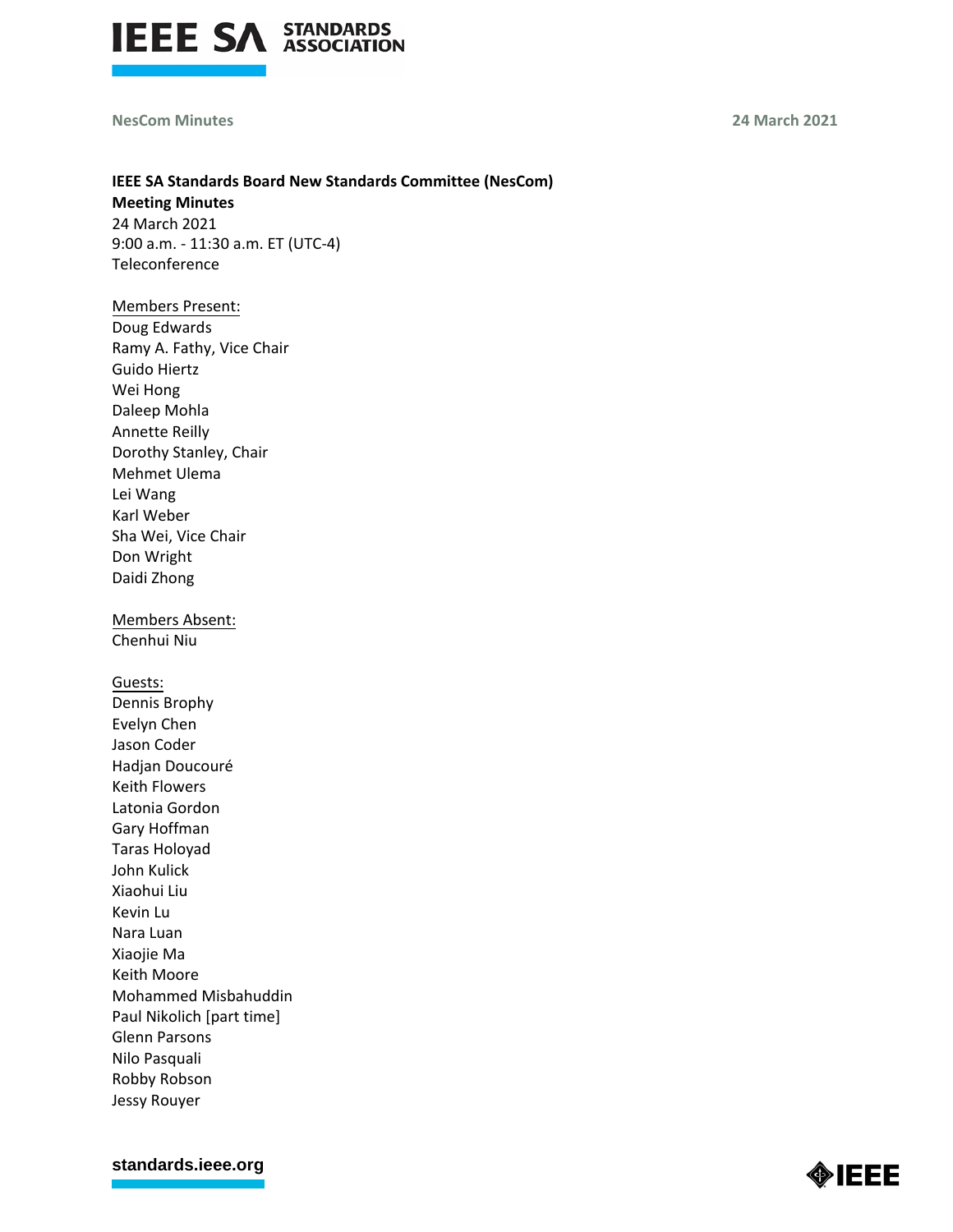Lyn Sun Richard Tong Claire Topp [legal counsel] Constance Weise Chao Yang [part time] IEEE Staff: Christy Bahn Matt Ceglia Karen Evangelista Jonathan Goldberg Lloyd Green Yvette Ho Sang Konstantinos Karachalios Soo Kim Michael Kipness Vanessa Lalitte Kristin Little Jiajia Liu Greg Marchini Munir Mohammed Erin Morales Ashley Moran Christian Orlando Dave Ringle Pat Roder Jennifer Santulli Rudi Schubert Tom Thompson Lisa Weisser, Administrator Malia Zaman Meng Zhao

### **[Unless otherwise noted, all votes are unanimous]**

### **1 CALL TO ORDER AND INTRODUCTIONS**

Chair Stanley welcomed everyone and called the meeting to order at 9:03 a.m. ET (UTC-4). There was a review of the meeting decorum, followed by a round of introductions by all in attendance.

### **2 REVIEW AND APPROVAL OF THE AGENDA**

The agenda was reviewed and Chair Stanley asked if there were any changes to be made. There were none.

**A motion was made (Mohla) and seconded (Wei) to approve the 24 March 2021 NesCom meeting agenda, including all items on the consent agenda. In the absence of objection, the motion was approved.**

### **2.1 Consent Agenda**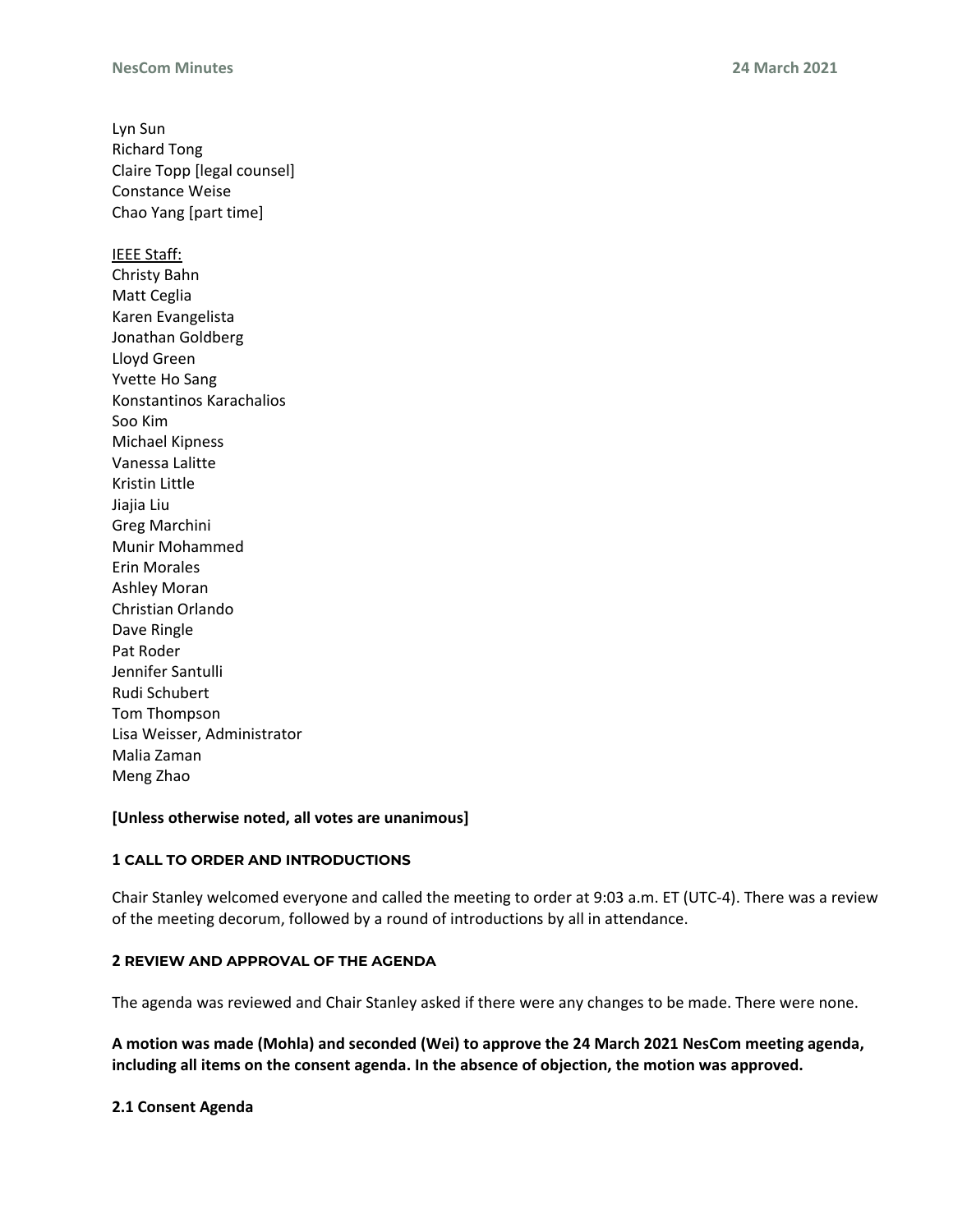## **2.1.1 Withdrawal Requests**

There were no withdrawal requests.

## **2.1.2 Project Number Change Request for P1752 'Standard for Mobile Health Data'**

*NB: The approval of this number change request was included in the approval of the agenda and consent agenda. The PAR number has been changed from P1752 to P1752.1.*

**2.1.3 Standards Committee Change for 3652.1 'Guide for Architectural Framework and Application of Federated Machine Learning', P2894 'Guide for an Architectural Framework for Explainable Artificial Intelligence', and P2961 'Guide for an Architectural Framework and Application for Collaborative Edge Computing' to Move from C/LT to C/AISC**

*NB: The approval of this Standards Committee change request was included in the approval of the agenda and consent agenda. The two PARs, P2894 and P2961, and one standard, 3652.1, have been moved from C/LT to C/AISC.*

### **3 APPROVAL OF MINUTES FROM THE 02 DECEMBER 2020 NESCOM MEETING**

**A motion was made (Fathy) and seconded (Wang) to approve the minutes of the 02 December 2020 NesCom meeting. In the absence of objection, the motion was approved.**

### **4 PARS FOR DISCUSSION**

## **4.1 Modified PARs**

## IEEE Computer Society/Smart Manufacturing Standards Committee

### **P2975**

Standard for Industrial Artificial Intelligence (AI) Data Attributes **Recommendation: Approve modified PAR**

## IEEE Industry Applications Society/Petroleum & Chemical Industry

### **P1349**

Guide for the Application of Electric Machines in Zone 2 and Class I, Division 2 Hazardous (Classified) Locations **Recommendation: Approve modified PAR**

### IEEE Microwave Theory and Techniques Society/Standards Coordinating Committee

### **P1765**

Recommended Practice for Estimating the Uncertainty in Error Vector Magnitude of Measured Digitally Modulated Signals for Wireless Communications **Recommendation: Approve modified PAR**

## IEEE Power and Energy Society/Nuclear Power Engineering

### **P845**

Guide for the Evaluation of Human-System Performance in Nuclear Power Generating Stations and Other Nuclear Facilities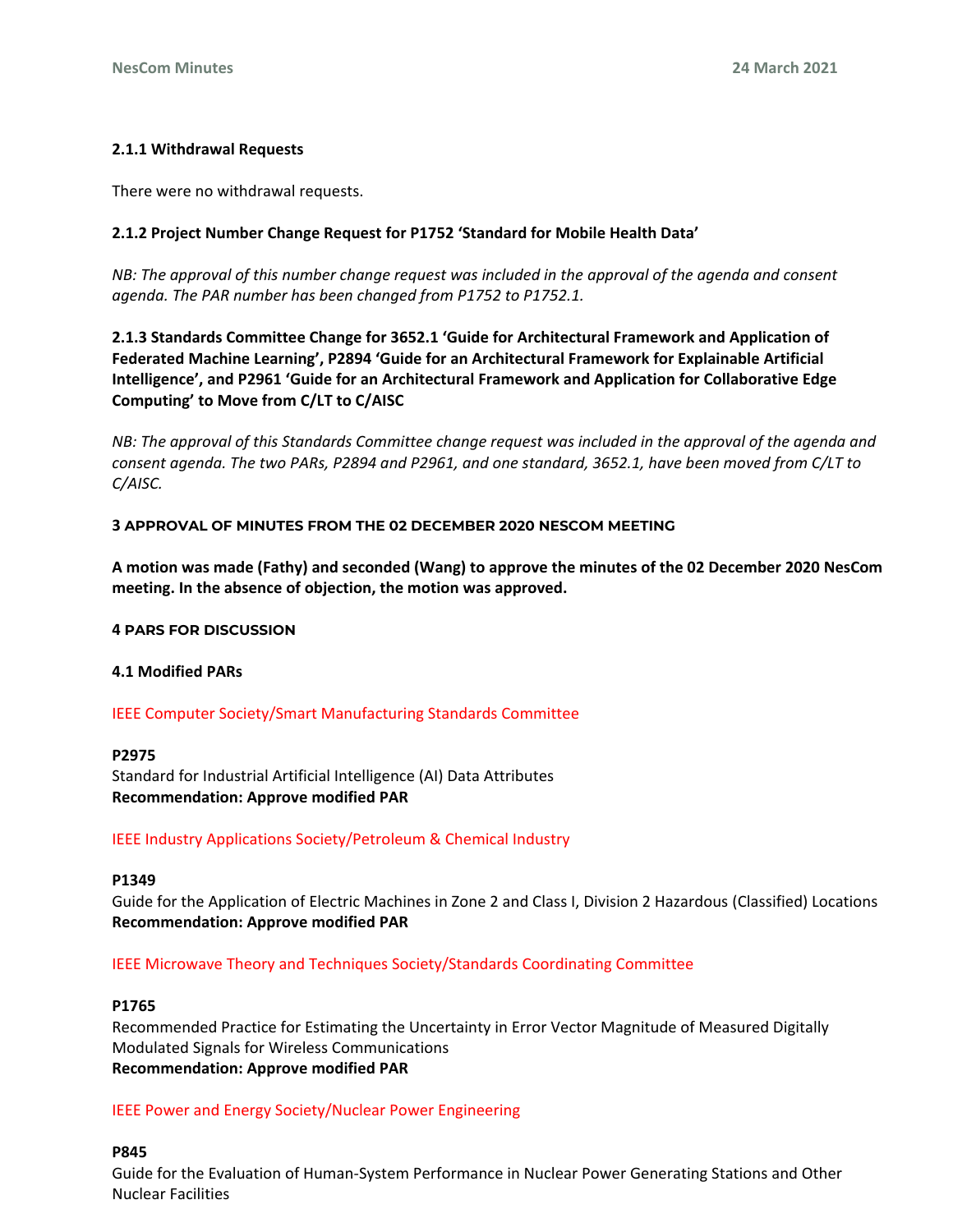### **Recommendation: Approve modified PAR**

IEEE Power and Energy Society/Substations

### **P1264**

Guide for Animal Mitigation for Electric Power Supply Substations **Recommendation: Approve modified PAR**

### **4.2 Extension Requests**

### IEEE Power and Energy Society/Energy Storage & Stationary Battery Committee

### **P1491**

Recommended Practice for Battery Monitoring in Stationary Applications **Recommendation: Approve request for an extension until December 2023**

### IEEE Power and Energy Society/Power System Communications and Cybersecurity

### **P1686**

Standard for Intelligent Electronic Devices Cyber Security Capabilities **Recommendation: Approve request for an extension until December 2022**

### **PC37.118.2**

Standard for Synchrophasor Data Transfer for Power Systems **Recommendation: Approve request for an extension until December 2022**

### **PC37.240**

Standard Cybersecurity Requirements for Power System Automation, Protection, and Control Systems **Recommendation: Approve request for an extension until December 2023**

### IEEE Power Electronics Society/Standards Committee

### **P2004**

Hardware-in-the-Loop (HIL) Simulation Based Testing of Electric Power Apparatus and Controls **Recommendation: Approve request for an extension until December 2023**

### **4.3 New PARs**

IEEE Communications Society/Dynamic Spectrum Access Networks Standards Committee

### **P1900.8**

Standard for Training, Testing, and Evaluating Machine-Learned Spectrum Awareness Models **Recommendation: Approve new PAR until December 2025**

### IEEE Computer Society/Artificial Intelligence Standards Committee

### **P2986**

Recommended Practice for Privacy and Security for Federated Machine Learning **Recommendation: Approve new PAR until December 2025**

### IEEE Computer Society/Blockchain and Distributed Ledgers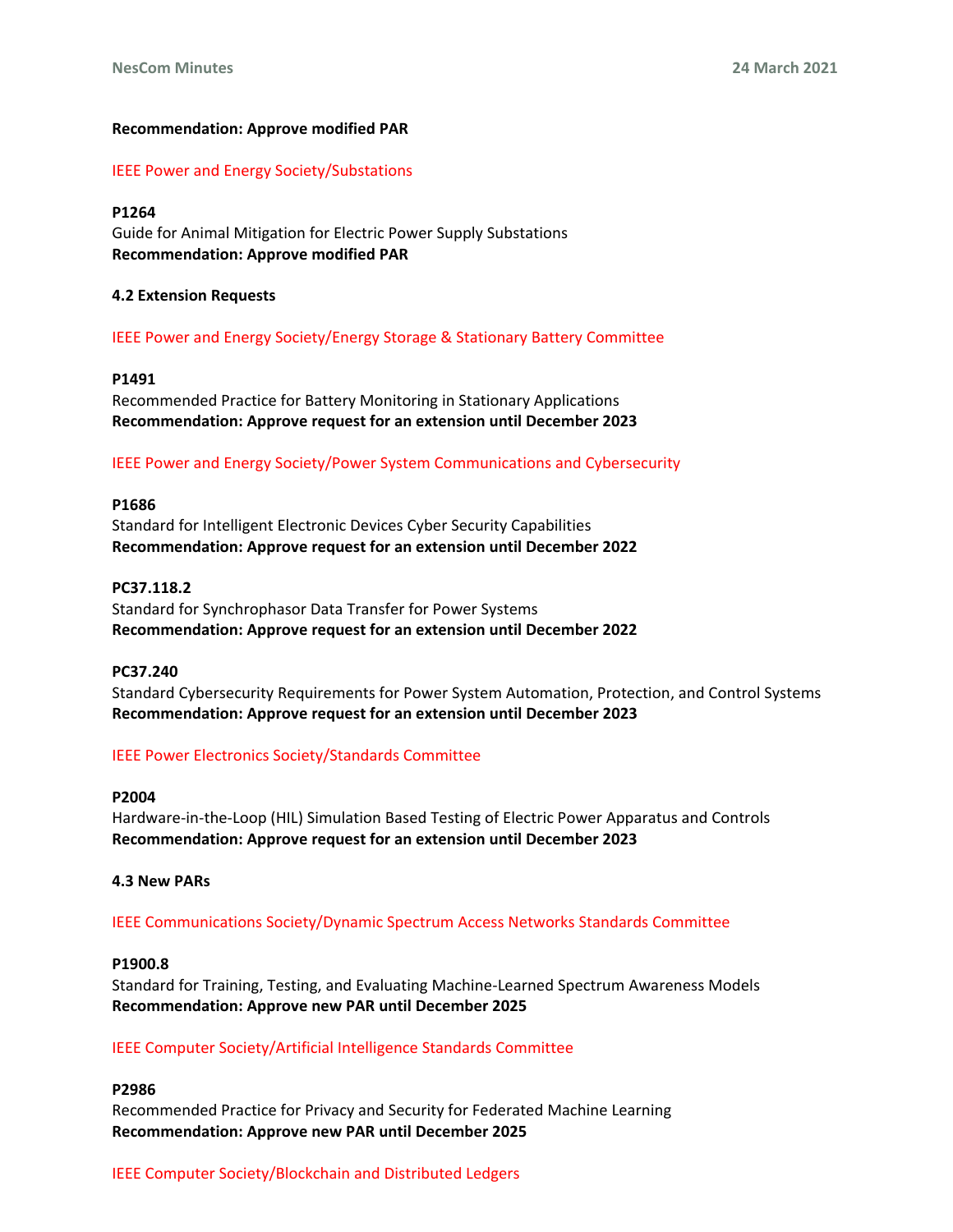### **P3217**

Standard for Application Interface Specification for Blockchain Systems **Recommendation: Approve new PAR until December 2025**

## IEEE Computer Society/Cybersecurity and Privacy Standards Committee

#### **P2989**

Standard for Authentication in a Multi-Server Environment **Recommendation: Approve new PAR until December 2025 (6 approve, 0 disapprove, 4 abstain [Fathy, Hiertz, Hong, Wei])**

### IEEE Computer Society/Data Compression Standards Committee

**P2941.1** Standard for Operator Interfaces of Artificial Intelligence **Recommendation: Approve new PAR until December 2025**

## IEEE Computer Society/LAN/MAN Standards Committee

# **P802.1ASdr** Standard for Local and Metropolitan Area Networks – Timing and Synchronization for Time-Sensitive Applications Amendment: Inclusive Terminology **Recommendation: Approve new PAR until December 2025**

### **P802.3dd**

Standard for Ethernet Amendment: Maintenance #17: Power over Data Lines of Single Pair Ethernet **Recommendation: Approve new PAR until December 2025**

## IEEE Computer Society/Learning Technology

### **P9274.2.1**

Standard for JavaScript Object Notation for Linked Data (JSON-LD) for Application Profiles of Learner Experience Data

**Recommendation: Approve new PAR until December 2025**

### IEEE Computer Society/Standards Activities Board

#### **P2807.4**

Guide for Scientific Knowledge Graphs **Recommendation: Approve new PAR until December 2025**

### IEEE Engineering in Medicine and Biology Society/Standards Committee

# **P1847.1**

Recommended Practice for Location Accuracy User Acceptance Test for Location Services for Healthcare **Recommendation: Approve new PAR until December 2025**

### **P4006**

Standard for Remote Sensing Frequency Band Radio Frequency Interference (RFI) Impact Assessment **Recommendation: Approve new PAR until December 2025**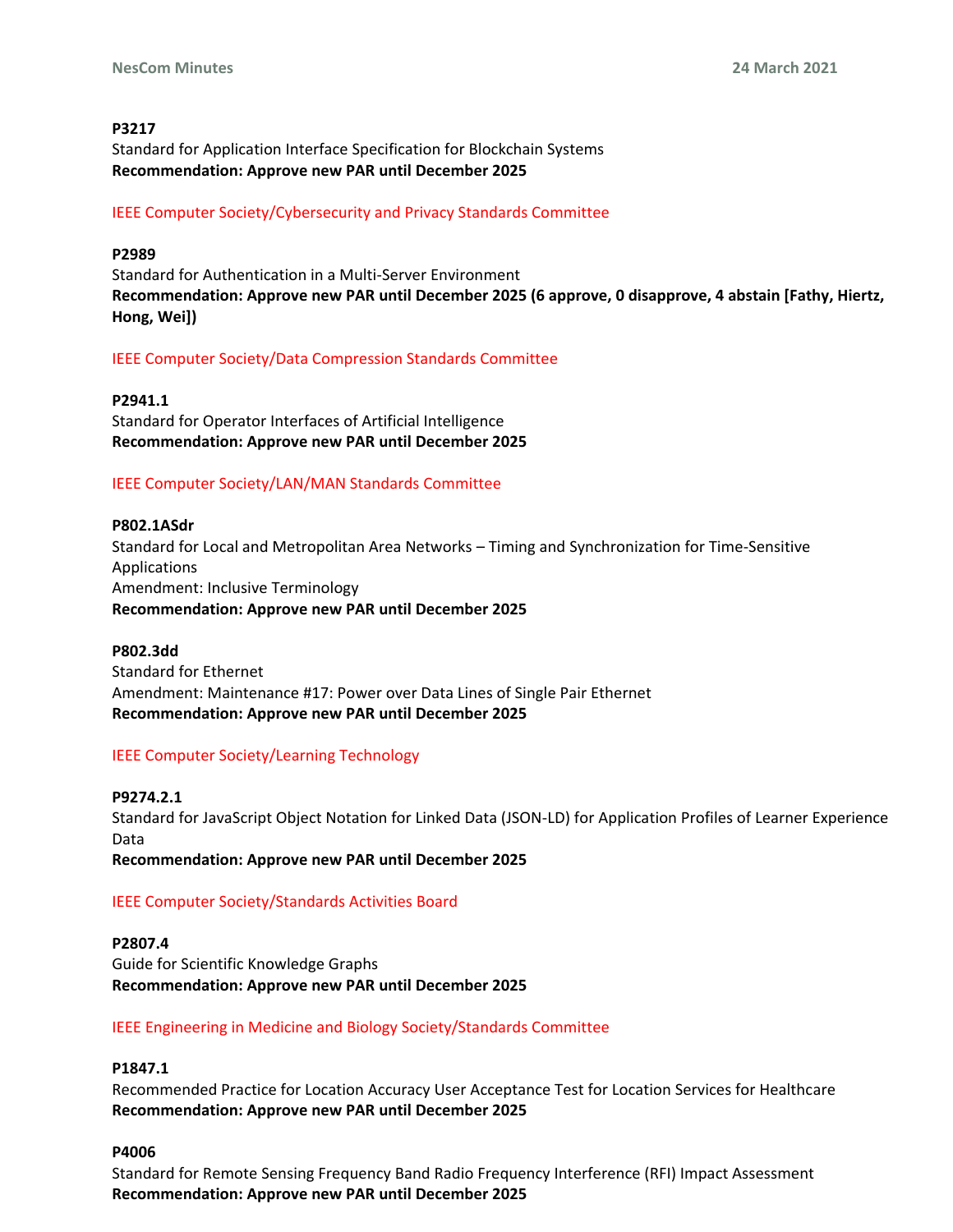### IEEE Instrumentation and Measurement Society/TC45 - Radiation and Nuclear Instrumentation and Systems

#### **PN42.22**

Standard for Traceability of Radioactive Sources to National Institute of Standards and Technology (NIST) and Associated Instrument Quality Control

**Recommendation: Approve new PAR until December 2025**

#### **PN42.23**

Standard for Measurement and Associated Instrument Quality Assurance for Radioassay Laboratories **Recommendation: Approve new PAR until December 2025**

#### **PN42.43**

Standard for Mobile Radiation Monitors for Homeland Security **Recommendation: Approve new PAR until December 2025**

#### **PN42.61**

Standard for Radiation Data Format for Streaming in Real-Time Data from Radiation Detection Instruments to a Smartphone or Tablet **Recommendation: Approve new PAR until December 2025**

#### **PN42.62**

Standard for Passive Radiation Imaging Systems **Recommendation: Approve new PAR until December 2025**

#### **PN42.63**

Recommended Practice for Unmanned Aerial Radiation Measurement Systems (UARaMS) **Recommendation: Approve new PAR until December 2025**

### IEEE Power and Energy Society/Substations

**PC37.430.10** Standard Definitions for Flexible Alternating Current Transmission Systems (FACTS) and High Voltage Direct Current (HVDC) Stations **Recommendation: Approve new PAR until December 2025**

### IEEE Power Electronics Society/Standards Committee

**P2988** Recommended Practice for Use and Functions of Virtual Synchronous Machines **Recommendation: Approve new PAR until December 2025**

### **4.4 PARs for the Revision of Standards**

### IEEE Communications Society/Dynamic Spectrum Access Networks Standards Committee

### **P1900.1**

Standard for Definitions and Concepts for Dynamic Spectrum Access: Terminology Relating to Emerging Wireless Networks, System Functionality, and Spectrum Management **Recommendation: Approve PAR for the revision of a standard until December 2025**

### IEEE Computer Society/Design Automation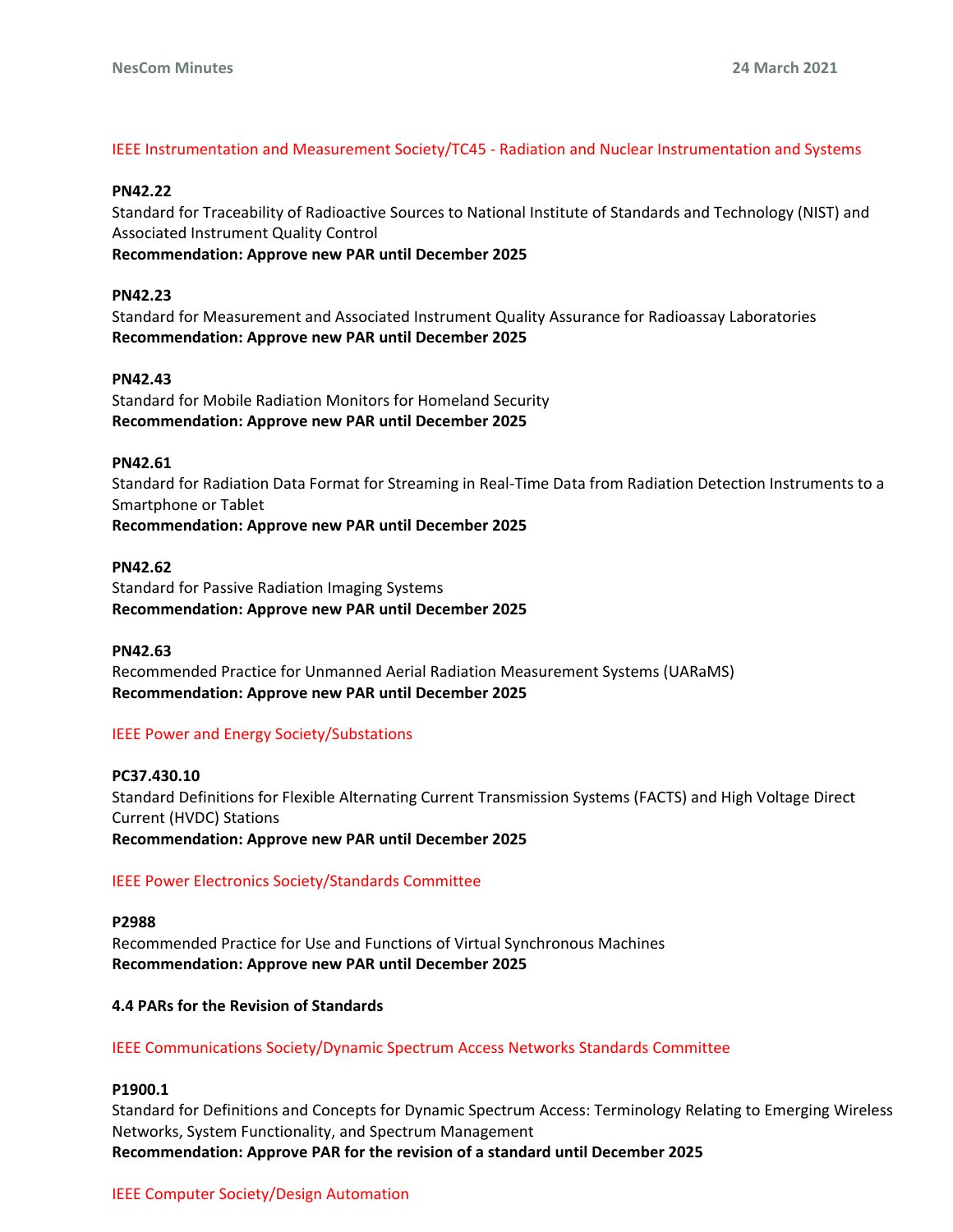#### **P1685**

Standard for IP-XACT, Standard Structure for Packaging, Integrating, and Reusing IP within Tool Flows **Recommendation: Approve PAR for the revision of a standard until December 2025**

#### IEEE Engineering in Medicine and Biology Society/Standards Committee

#### **P1847**

Recommended Practice for Common Framework of Location Services for Healthcare **Recommendation: Approve PAR for the revision of a standard until December 2025**

#### IEEE Power and Energy Society/Nuclear Power Engineering

#### **P933**

Guide for the Definition of Reliability Program Plans for Nuclear Generating Stations and Other Nuclear Facilities **Recommendation: Approve PAR for the revision of a standard until December 2025**

### IEEE Power and Energy Society/Power System Communications and Cybersecurity

#### **P61850-9-3**

61850-9-3, Edition 2: Communication Networks and Systems for Power Utility Automation – Part 9-3: Precision Time Protocol Profile for Power Utility Automation **Recommendation: Approve PAR for the revision of a standard until December 2025**

### IEEE Power and Energy Society/Power System Relaying and Control

### **PC37.239**

Standard for Common Format for Event Data Exchange (COMFEDE) for Power Systems **Recommendation: Approve PAR for the revision of a standard until December 2025**

### IEEE Power and Energy Society/Transmission and Distribution

#### **P1808**

Guide for Collecting and Managing Transmission Line Inspection and Maintenance Data **Recommendation: Approve PAR for the revision of a standard until December 2025**

### IEEE Power Electronics Society/Standards Committee

#### **P61007-389**

Standard for Transformers and Inductors for Use in Electronic and Telecommunication Equipment – Measuring Methods and Test Procedures

**Recommendation: Approve PAR for the revision of a standard until December 2025**

Chair Stanley acknowledged the work of the NesCom members and the PAR submitters. She also acknowledged Lisa Weisser for making all the edits on the PARs.

### **5 OLD BUSINESS**

### **5.1 COMMITTEE MEMBER INTERACTIONS/COMMENTS RE: MYPROJECT**

There discussion about the ability for NesCom members to use Previous and Next buttons to move between PARs for the reviews was brought up again, and Greg Marchini explained that while this is on the list of updates